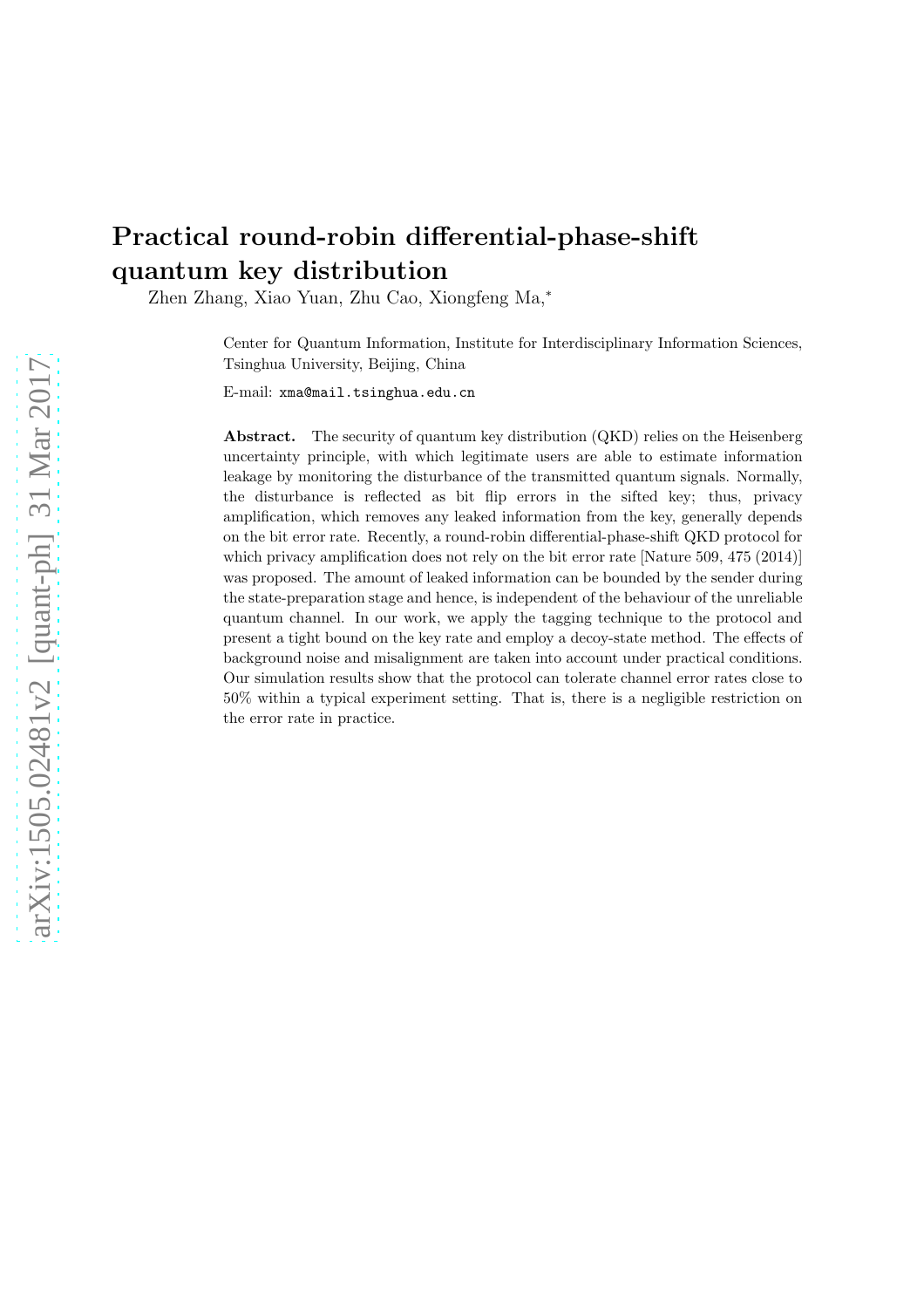# 1. Introduction

Quantum cryptography enables secure information exchange between two remote parties, guaranteed by quantum physics. In particular, quantum key distribution (QKD) [\[1,](#page-16-0) [2\]](#page-16-1) offers a means of distributing keys with security that is information-theoretically provable based on the fundamental laws of quantum physics [\[3,](#page-16-2) [4,](#page-16-3) [5,](#page-16-4) [6\]](#page-16-5). In a typical QKD protocol, a sender, Alice, transmits quantum signals through an untrusted channel to a receiver, Bob, who performs measurements and accumulates raw key data. Alice and Bob aim to share secure identical keys such that an adversary, Eve, cannot obtain information about the keys (up to a small failure probability).

Due to experimental imperfections or eavesdropping, some of the shared sifted keys of Alice and Bob are not identical. Such differences are caused by events known as bit-flip errors. Alice and Bob can run an error correction procedure to make the keys identical. Besides this, owing to eavesdropping, parts of the shared keys may not be secure. The amount of information of the shared keys that is leaked to Eve can be quantified by phase-flip errors [\[4,](#page-16-3) [5\]](#page-16-4). The Heisenberg uncertainty principle tells us that any attempts to eavesdrop on the quantum channel would inevitably cause disturbance in the quantum signals. Alice and Bob can thus quantify, or at least obtain an upper bound on, the phase error rate by monitoring the disturbance, and remove it by performing privacy amplification. Finally, the ratio of the distributed secure key per sifted key bit is given by  $[5]$ ,

$$
R = 1 - H(e_{\text{bit}}) - H(e_{\text{ph}}),
$$
\n(1.1)

<span id="page-1-0"></span>where  $e_{\text{bit}}$  and  $e_{\text{ph}}$  are the bit and phase error rates, respectively, and  $H(x)$  =  $-x \log_2 x - (1-x) \log_2(1-x)$  is the binary Shannon entropy function.

In conventional QKD protocols, there exists a fundamental limitation on the error rate. Intuitively, the more disturbance that the adversary introduces (say, indicated by a higher bit error rate), the more information she can obtain. For example, in the BB84 protocol [\[1\]](#page-16-0), due to its symmetries, the phase error rate can be estimated by the bit error rate  $e_{\text{ph}} = e_{\text{bit}}$  [\[5\]](#page-16-4). In the extreme case, where the bit flip error  $e_{\text{bit}} \ge 11\%$ , the final key rate,  $R = 1 - 2H(e_{\text{bit}})$ , drops to 0 according to Eq. [\(1.1\)](#page-1-0), which means that no secure key can be achieved. Therefore, the above post-processing procedure works only for the case where the bit error rate is not larger than 11%. Higher error rate thresholds can be obtained by other postprocessing techniques [\[7\]](#page-16-6), but upper bounds are generally believed to exist [\[8\]](#page-16-7).

Surprisingly, this is not the case for all QKD protocols. In a recently proposed seminal QKD protocol known as the round-robin differential-phase-shift (RRDPS) [\[9\]](#page-16-8), the phase error rate can be estimated with a different approach that does not depend on the bit error rate. Instead, the information Eve can acquire is directly bounded by the quantum source, regardless of how she interferes with the quantum signals. In this protocol, Alice encodes her information into the phase of a quantum signal that is in a superposition of L optical modes (say, L sequential pulses). Then, she sends the signal through a (unsafe) quantum channel to Bob, who randomly picks two of the L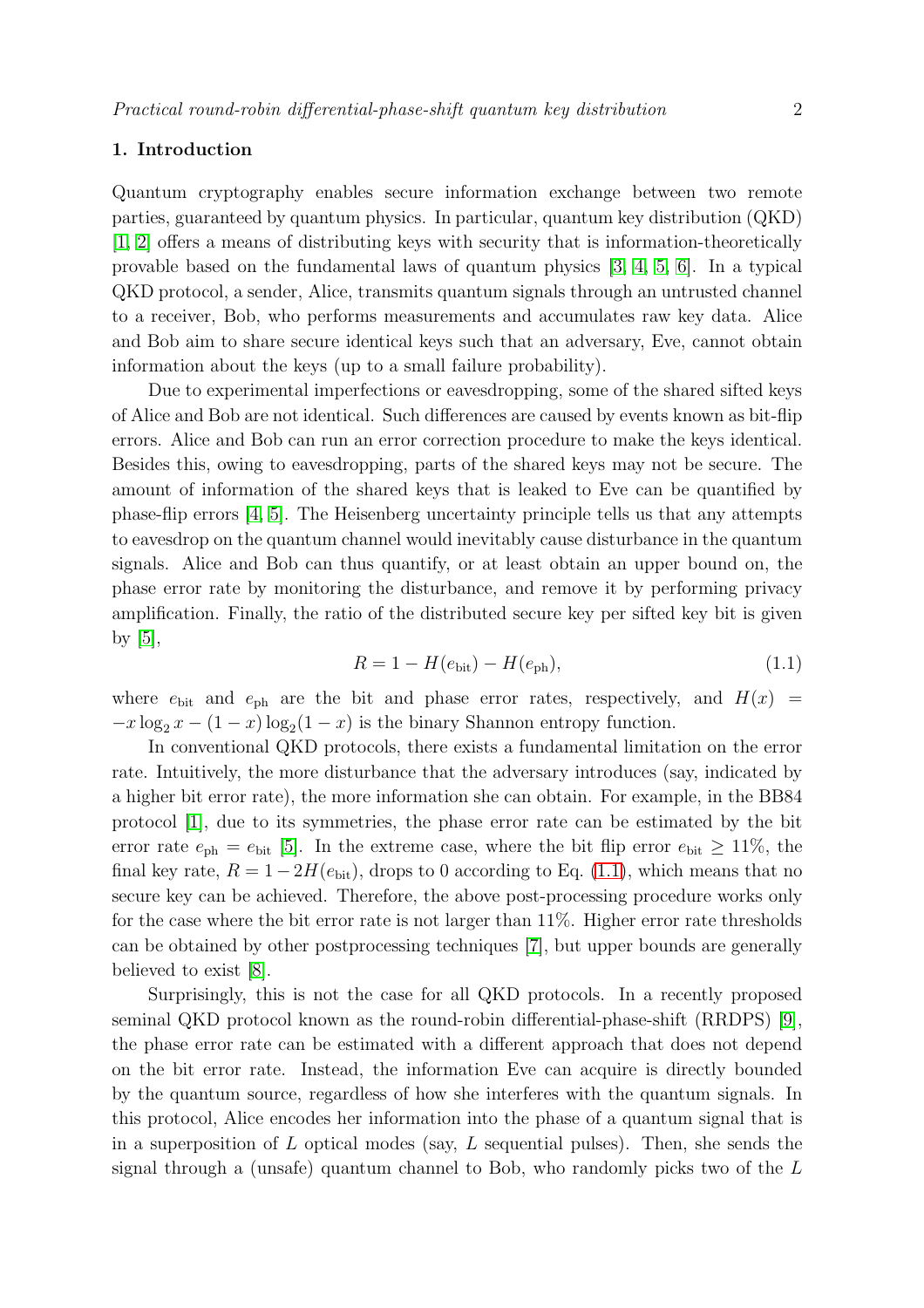modes and measures the phase difference between them to gain raw key data. Owing to the randomness of the measurement choices and the coherence of the signal, Eve can only acquire very limited information about the key. As the number of optical modes L increases, the information that Eve can obtain by eavesdropping decreases [\[9\]](#page-16-8). With a sufficiently long quantum signal (large  $L$ ), the phase error rate can be reduced down to 0 and a secure key can be generated even if the bit error rate  $e_{\text{bit}}$  is close to 50%. Recently, many proof-of-principle experimental demonstrations of the RRDPS protocols have been presented [\[10,](#page-16-9) [11,](#page-16-10) [12,](#page-16-11) [13\]](#page-16-12). There are also several theoretical follow-ups that considered source flaws in the RRDPS protocol [\[14\]](#page-16-13) and its extensions to other QKD scenarios [\[15,](#page-16-14) [16\]](#page-16-15).

In practical QKD systems, weak coherent pulses are often used as photon sources. In conventional QKD protocols, such as BB84, the multi-photon component from a coherent state cannot lead to any secure keys as it is vulnerable against the photon number-splitting attack [\[17\]](#page-17-0). In the RRDPS protocol, when Alice splits the coherent state pulse into L pulses, Bob can generate a secure key even with multi-photon components. For an  $n$ -photon input state, the phase error rate can be upper-bounded by  $e_{\text{ph}}^n \leq n/(L-1)$  [\[9\]](#page-16-8). With a sufficiently large L, the n-photon state can still positively contribute to the final key rate, according to Eq. [\(1.1\)](#page-1-0).

When the phase is randomized, a weak coherent state can be treated as a statistical mixture of Fock states, where the photon number follows a Poisson distribution. In the original security analysis [\[9\]](#page-16-8), the phase error rate for a coherent state source is estimated by upper-bounding the photon number (up to a small failure probability). In this study, we apply the tagging technique, developed by Gottesman, Lo, Lütkenhaus, and Preskill (GLLP) [\[18\]](#page-17-1), to assess the phase error rates for different photon number states separately. As a result, we derive a tighter secure key rate bound by reducing the cost in privacy amplification. In addition, we adopt the decoy-state method [\[19,](#page-17-2) [20,](#page-17-3) [21\]](#page-17-4), which is widely used in regular QKD systems.

Furthermore, we build a simulation model to analyse the performance of the RRDPS protocol under a practical scenario. We show that, in a practical setting, the maximum transmission distance cannot infinitely increase, even if the phase error rate,  $e_{\rm ph}$ , drops to zero via the increase of the number of optical mode L. Intuitively, this is due to the fact that the background rate, which is assumed to be a linear function of  $L$ , limits the maximum transmission distance. By simulation, we compare three security analysis methods: the one proposed by Sasaki, Yamamoto, and Koashi (SYK) [\[9\]](#page-16-8), and our new analysis with and without decoy states. The results show the performance improvement by our new analysis methods.

## 2. Review of the RRDPS protocol

The RRDPS protocol is presented in figure [1.](#page-3-0) Let us first consider the case wherein Alice uses a single-photon state source. Then the state  $|\Psi\rangle$ <sub>s</sub> that she prepares is in a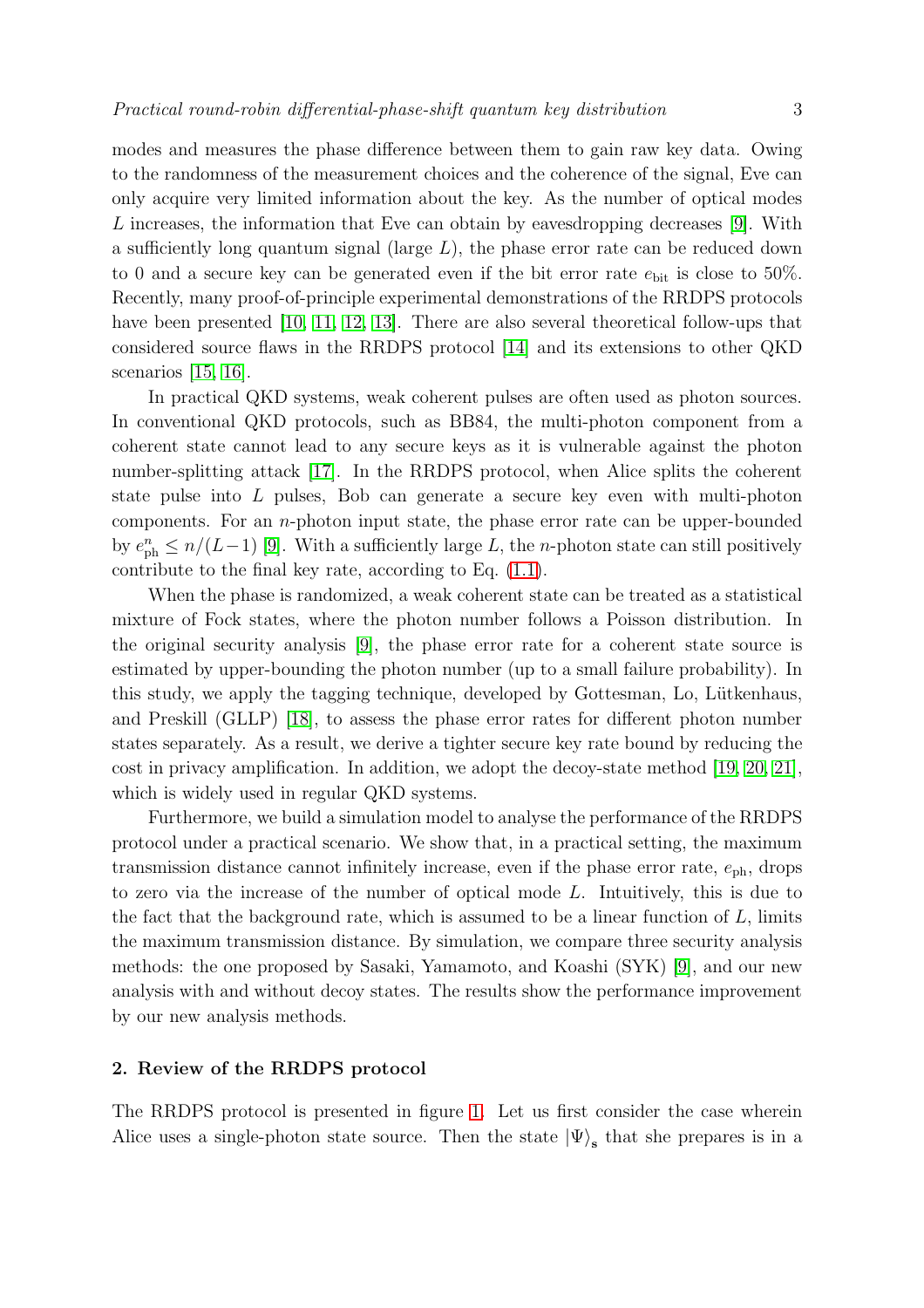superposition of  $L$  optical modes,

<span id="page-3-1"></span>
$$
\left|\Psi_{1}\right\rangle_{s} = \frac{1}{\sqrt{L}} \sum_{k=0}^{L-1} (-1)^{s_{k}} \left|k\right\rangle, \tag{2.1}
$$

<span id="page-3-0"></span>where  $s_k \in \{0,1\}$  is Alice's encoded key information and  $|k\rangle$  denotes the state of the photon appearing in the k-th mode. Alice's L-bit key information,  $s \in \{0,1\}^L$ , is encoded in the phase of each mode, 0 or  $\pi$ . In this study, we use temporal modes as an example of optical modes and hence Eq.  $(2.1)$  forms an *L*-pulse sequence. In principle, Alice can use optical modes separated by other degrees of freedom, such as spectrum or angular momenta, where our results should be directly applied.

- 1. Alice prepares a state in the (equal-amplitude) superposition of L (optical) modes and randomly generates a random  $L$ -bit sequence,  $s =$  $(s_0, s_1, \ldots, s_{L-1}).$
- 2. She applies phase modulation,  $\{0, \pi\}$ , to each optical mode according to s and obtains the state  $|\Psi\rangle_{\mathbf{s}}$ . She sends the state to Bob.
- 3. Bob splits the received signal with a 50/50 beam splitter to obtain two L-pulse trains, generates a random number  $r \in \{-L +$  $1, \ldots, -2, -1, 1, 2, \ldots, L-1$ , and shifts one of the L-pulse trains forward  $(r > 0)$  or backward  $(r < 0)$ by  $r$  pulses.
- 4. Bob measures the interference between two L-pulse trains. If he obtains a detection on position  $i$  in the unshifted pulse train, corresponding to position  $j$ in the shifted pulse train, and  $0 \leq j = i+r \leq L-1$ , Bob records a raw key bit according to the relative phase  $s_B = s_i \oplus s_j$ . Otherwise, Bob regards the transmission as a failure.
- 5. Bob announces  $\{i, j\}$  so that Alice can obtain the sifted key,  $s_A = s_i \oplus s_j$ .

Figure 1: RRDPS protocol [\[9\]](#page-16-8).

For general states, such as multi-photon states with extra dimensions, Alice can also encode the key information as follows. First, Alice prepares an L-pulse state  $|\Psi\rangle$ and L ancillary qubits each in  $(|0\rangle + |1\rangle)/\sqrt{2}$ , where  $|0\rangle$  and  $|1\rangle$  are the eigenstates of the Z-basis. Then, she applies the L control operations  $U = |0\rangle \langle 0| \otimes I + |1\rangle \langle 1| \otimes (-1)^{\hat{n}}$ on each of the ancillaries as control and the L-pulse state  $|\Psi\rangle$  as the target, where  $\hat{n}$  is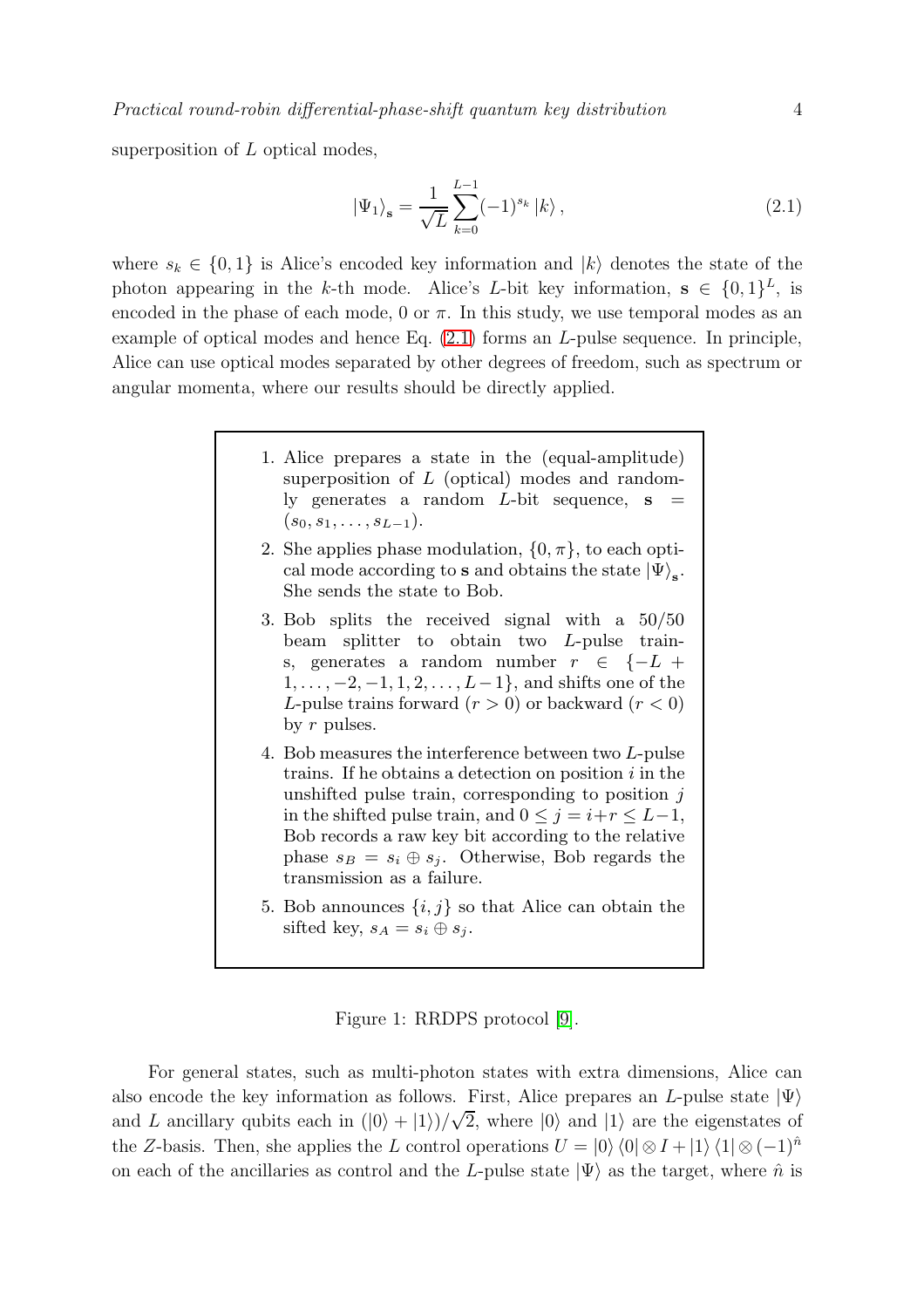the photon number operator. When the control qubit is  $|1\rangle$ , all photons in the target light are shifted by a phase  $\pi$ . With this, Alice finally prepares the entangled state

<span id="page-4-0"></span>
$$
|\Psi\rangle_{\text{Alice}} = 2^{-L/2} \prod_{k=0}^{L-1} (|0\rangle_k + (-1)^{\hat{n}_k} |1\rangle_k) |\Psi\rangle
$$
  
=  $2^{-L/2} \prod_{k=0}^{L-1} \left( \sum_{s_k \in \{0,1\}} |s_k\rangle_k (-1)^{s_k \hat{n}_k} \right) |\Psi\rangle$   
=  $2^{-L/2} \sum_{\mathbf{s} \in \{0,1\}^L} \left( \prod_{k=0}^{L-1} |s_k\rangle_k (-1)^{s_k \hat{n}_k} \right) |\Psi\rangle,$  (2.2)

where  $|s_k\rangle_k$  is the k-th ancillary qubit and  $\hat{n}_k$  is the photon number operator acting only on the k-th pulse. After performing projection measurements on the ancillary qubits in the Z-basis, a specific measurement outcome,  $s = (s_0, s_1, \ldots s_{L-1})$ , corresponds to the final output of

<span id="page-4-1"></span>
$$
|\Psi\rangle_{\mathbf{s}} = \left(\prod_{k=0}^{L-1} (-1)^{s_k \hat{n}_k}\right) |\Psi\rangle. \tag{2.3}
$$

For instance, the state in Eq. [\(2.1\)](#page-3-1) corresponds to the case when  $|\Psi\rangle$  is a single photon state. The measurement outcomes of the L ancillary qubits in the  $\{|0\rangle, |1\rangle\}$ basis can be regarded as random numbers used to construct L bits  $\bf{s}$  in (Fig. [1\)](#page-3-0).

We suppose Alice measures the ancillary qubits after Bob announces  $(i, j)$ . To obtain  $s_i \oplus s_j$ , Alice performs a controlled-NOT gate (C-NOT) on the *i*-th and *j*-th ancillary qubits and measures the target in the Z basis. To define the phase error of the target qubit, we can measure it in the X basis. If the qubit is  $|+\rangle$ , no information is leaked to Eve. The phase error probability is denoted as the probability that the result is  $|-\rangle$ , which quantifies the leaked information of  $s_i \oplus s_j$ .

# 3. Phase error estimation

The schematic for the RRDPS presented in figure [1](#page-3-0) is shown in figure [2](#page-5-0)a. To estimate how much sifted key information is leaked to Eve, one can consider an equivalent scenario, which is only applied in the security analysis, as shown in figure [2](#page-5-0)b. In scenario **b**, Bob first generates a random number  $r \in \{-L+1, \dots, -1, 1, \dots, L-1\}$ . Then, he measures the photon of the received signal and obtains a detection in the ith pulse. Bob calculates  $j = i + r \pmod{L}$  with i and r, and announces the values of i and j. We consider Bob to be a black box with a quantum input and a classical output  $(i, j)$ where Eve's interference of the quantum signal is considered. Since the input and output for the black boxes are identical under both scenarios, one can use scenario figure [2](#page-5-0)b to estimate the phase error rate in scenario figure [2](#page-5-0)a.

In scenario b, we imagine that Alice performs her measurement after Bob announces his outputs. To get the key bit  $s_A = s_i \oplus s_j$ , Alice simply applies a C-NOT to the *i*-th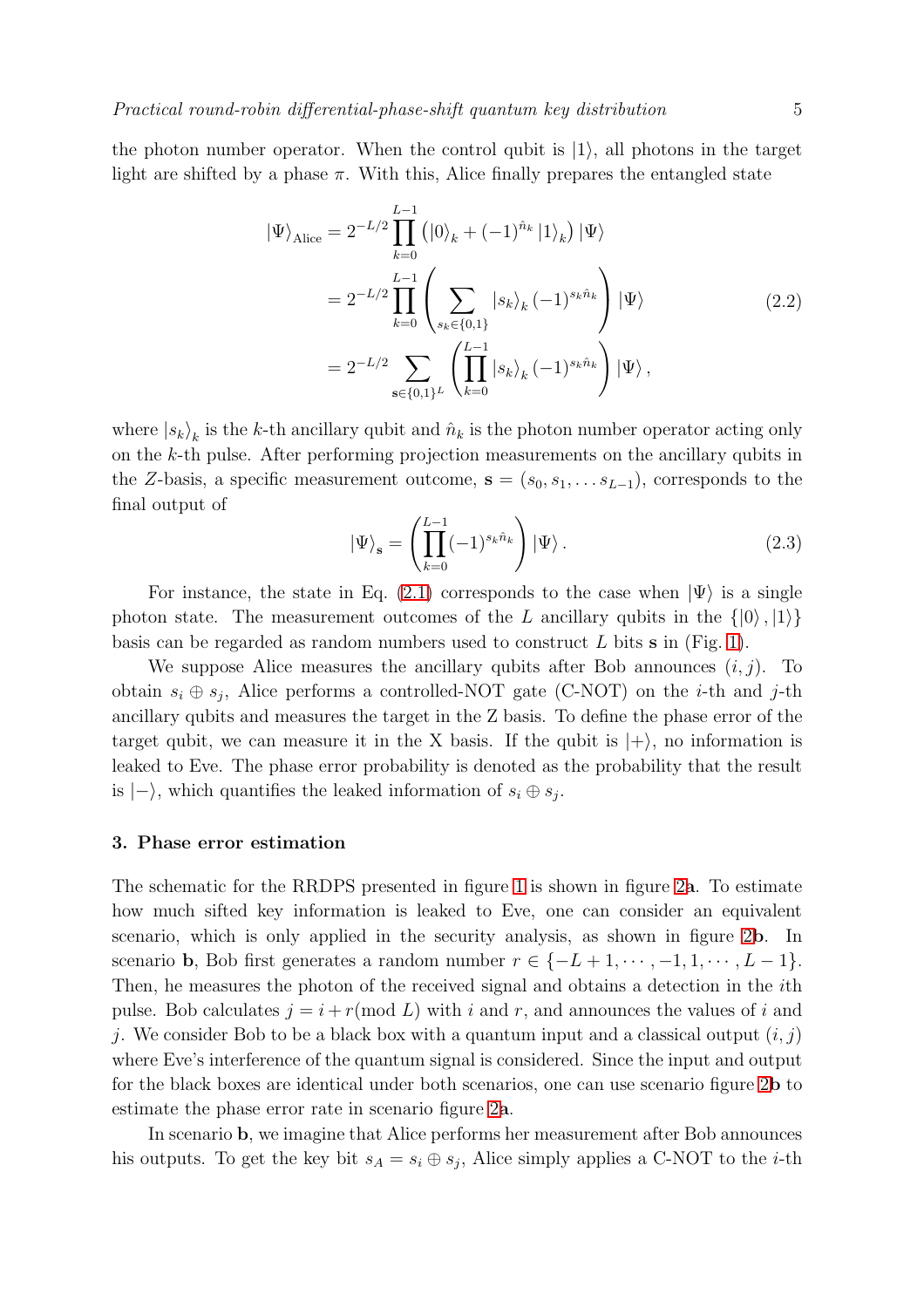<span id="page-5-0"></span>

Figure 2: Two scenarios for the RRDPS protocol that are equivalent from Eve's viewpoint. a. The key distribution procedures are described in figure [1.](#page-3-0) Bob receives a quantum state and announces  $(i, j)$ . **b**. Bob measures the location of the photon in the received signal to obtain i, and defines  $j = i+r$ with randomly generated number  $r \in \{-L+1, \dots, -1, 1, \dots, L-1\}.$ 

and j-th ancillary qubits, with the  $i$ -th qubit as the control and the j-th qubit as the target. After that, she measures the  $j$ -th qubit in the Z-basis and obtains a sifted key bit,  $s_A$ . To estimate the phase error rate,  $e_{\text{ph}}$ , one can simply measure the j-th qubit in the X-basis. If the j-th qubit is an eigenstate of the X-basis, the measurement outcome on the Z-basis is fully random that is, no information is leaked to Eve  $[6]$ . Hence, the phase error probability of measuring the j-th qubit is defined by the probability of finding it in the state  $\ket{-}$ . As the C-NOT operation will not affect the X-eigenvalues of the *j*-th qubit, which are randomly chosen uniformly from all qubits except the *i*-th one by Bob, the phase error rate can be estimated by the probability of finding any except the *i*-th qubit in the  $|-\rangle$  state. Notice that, in Eq. [\(2.2\)](#page-4-0), the probability of obtaining + or  $-$  is entirely determined by the number of photons contained in the *j*th pulse. The case of an odd (even) number of photons corresponds to outcome of  $|-\rangle$ (resp.  $|+\rangle$ ). Therefore, according to Eq. [\(2.3\)](#page-4-1), the phase error rate can be estimated by the probability of finding an odd number of photons in a pulse.

According to Eq. [\(2.3\)](#page-4-1), the phase error rate can be upper-bounded by the probability of finding an odd number of photons appearing in a pulse. In the case where  $|\Psi\rangle$  is an *n*-photon state, the maximum possible number of pulses wherein odd numbers of photons appear is n. In the SYK analysis [\[9\]](#page-16-8), the phase error rate is bounded by

$$
e_{\rm ph}^n \le \frac{n}{L-1}.\tag{3.1}
$$

# <span id="page-5-1"></span>4. GLLP analysis

In practice, a phase-randomised weak coherent state photon source is widely used in QKD systems. In the RRDPS protocol, Alice prepares a phase-randomised coherent state pulse with intensity  $L\mu$ . According to the photon number channel model [\[20\]](#page-17-3), the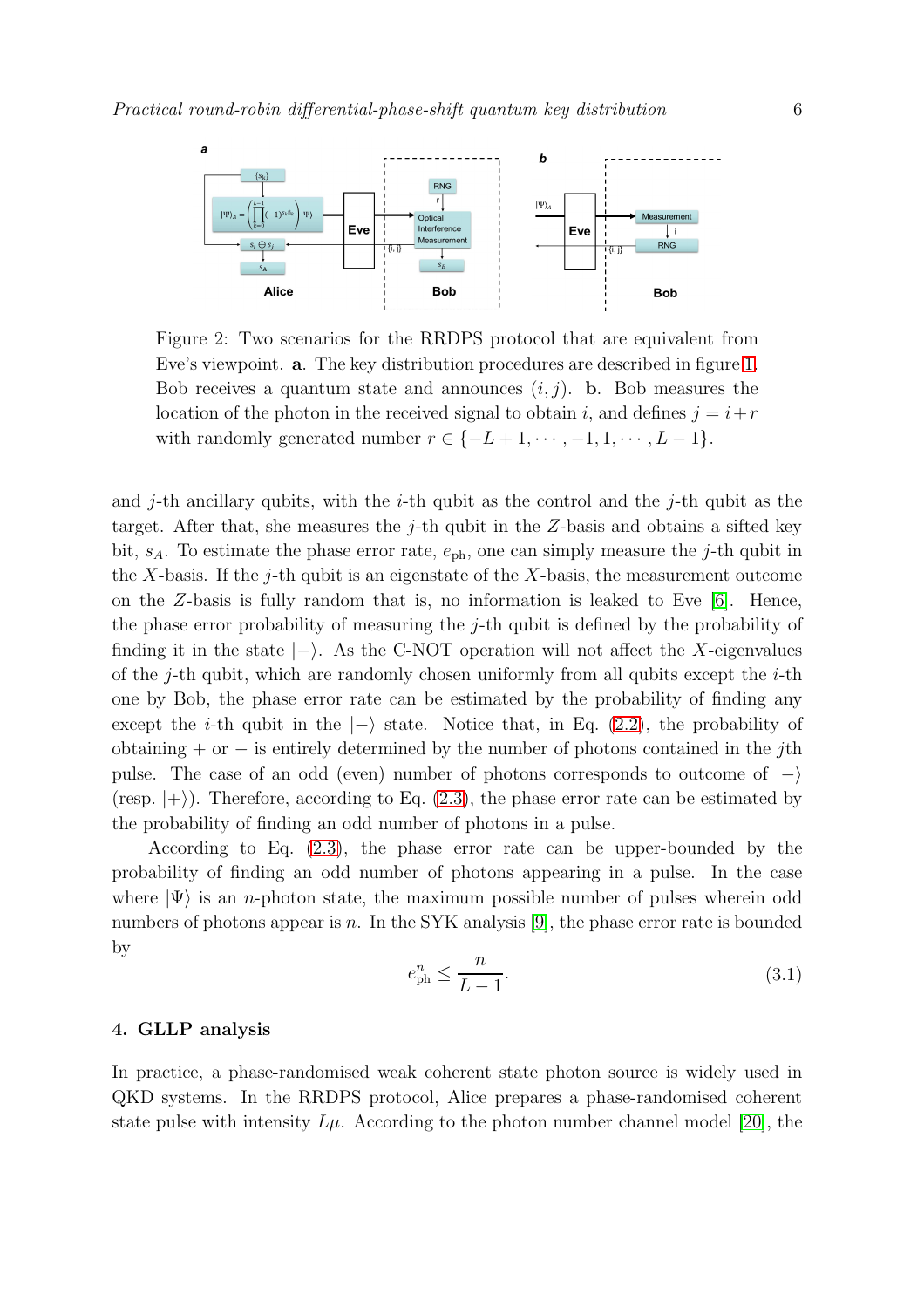state can be regarded as a statistical mixture of n-photon states,

<span id="page-6-0"></span>
$$
\rho = \sum_{n=0}^{\infty} e^{-L\mu} \frac{(L\mu)^n}{n!} |n\rangle \langle n|.
$$
\n(4.1)

Then, following the procedures presented in figure [1,](#page-3-0) this strong pulse is split into  $L$ identical small pulses through beam splitters and becomes the initial state  $|\Psi\rangle$ , which is encoded with key information according to Eq. [\(2.3\)](#page-4-1). Note that the intensity of each small pulse,  $\mu$ , is weak, but  $L\mu$  can be large.

For each *n*-photon term in Eq.  $(4.1)$ , the phase error rates can be estimated by Eq. [\(3.1\)](#page-5-1). Denote the ratio of the key that needs to be sacrificed for privacy amplification by  $H_{\text{PA}}$ ; by extending the GLLP security analysis [\[18\]](#page-17-1), the amount of key loss in privacy amplification is given by

<span id="page-6-1"></span>
$$
Q_{L\mu}H_{\rm PA} = e^{-L\mu} \sum_{n=0}^{\infty} Y_n \frac{(L\mu)^n}{n!} H(e_{\rm ph}^n),\tag{4.2}
$$

where  $Q_{L\mu} = e^{-L\mu} \sum_{n=0}^{\infty} Y_n (L\mu)^n/n!$  is the overall gain and  $Y_n$  denotes the yield of the n-photon state.

Then, the final key rate, similar to Eq.  $(1.1)$ , can be rewritten as

<span id="page-6-2"></span>
$$
L \cdot R = Q_{L\mu} \left[ 1 - H(e_{\text{bit}}) - H_{\text{PA}} \right],
$$
\n(4.3)

where  $L \cdot R$  is the final key bit per L-pulse train. Since these trains contain L pulses, the final key rate, R, should be normalised by L. In experiment, the overall gain  $Q_{L\mu}$ is an observable, while  $Y_n$  is generally an unknown parameter that can be manipulated by Eve. In the following, we show three different approaches to the estimation of  $H_{\text{PA}}$ .

Let us start with the original SYK analysis [\[9\]](#page-16-8), where the phase error rate is estimated by Eq.  $(3.1)$ . One can set a threshold photon number  $n_{th}$ , over which the phase error rate is bounded by  $1/2$ . Since the phase error rate  $e_{\rm ph}^{n}$  increases with the photon number  $n$ , one can consider the worst case scenario to be the case where the losses are all contributed from low photon numbers. That is,  $Y_n = 1$  for  $n > n_{\text{th}}$ . Also, for all the states with photon numbers less than  $n_{th}$ , one has  $e_{ph}^n \leq e_{ph}^{n_{th}}$ . Thus,  $H_{PA}$  in Eq. [\(4.2\)](#page-6-1) can be upper bounded by

<span id="page-6-3"></span>
$$
Q_{L\mu}H_{\rm PA} \le \left(Q_{L\mu} - \sum_{n>n_{\rm th}} \frac{(L\mu)^n}{n!} e^{-L\mu}\right) H(e_{\rm ph}^{n_{\rm th}}) + \sum_{n>n_{\rm th}} \frac{(L\mu)^n}{n!} e^{-L\mu} H\left(\frac{1}{2}\right),\tag{4.4}
$$

where  $e_{\rm ph}^{n_{\rm th}}$  is bounded by Eq. [\(3.1\)](#page-5-1). In addition, one can optimise over the choice of  $n_{\rm th}$ to minimize  $H_{\text{PA}}$  and hence maximize the final key rate R.

With the tagging technique developed in the GLLP security analysis, we can estimate each privacy-amplification term in Eq. [\(4.2\)](#page-6-1) separately. According to Eq. [\(3.1\)](#page-5-1), the phase error rate increases with the photon number  $n$ . In the worst case scenario, we assume all the losses come from the low-photon number states (with  $n < n_{\text{th}}$ ),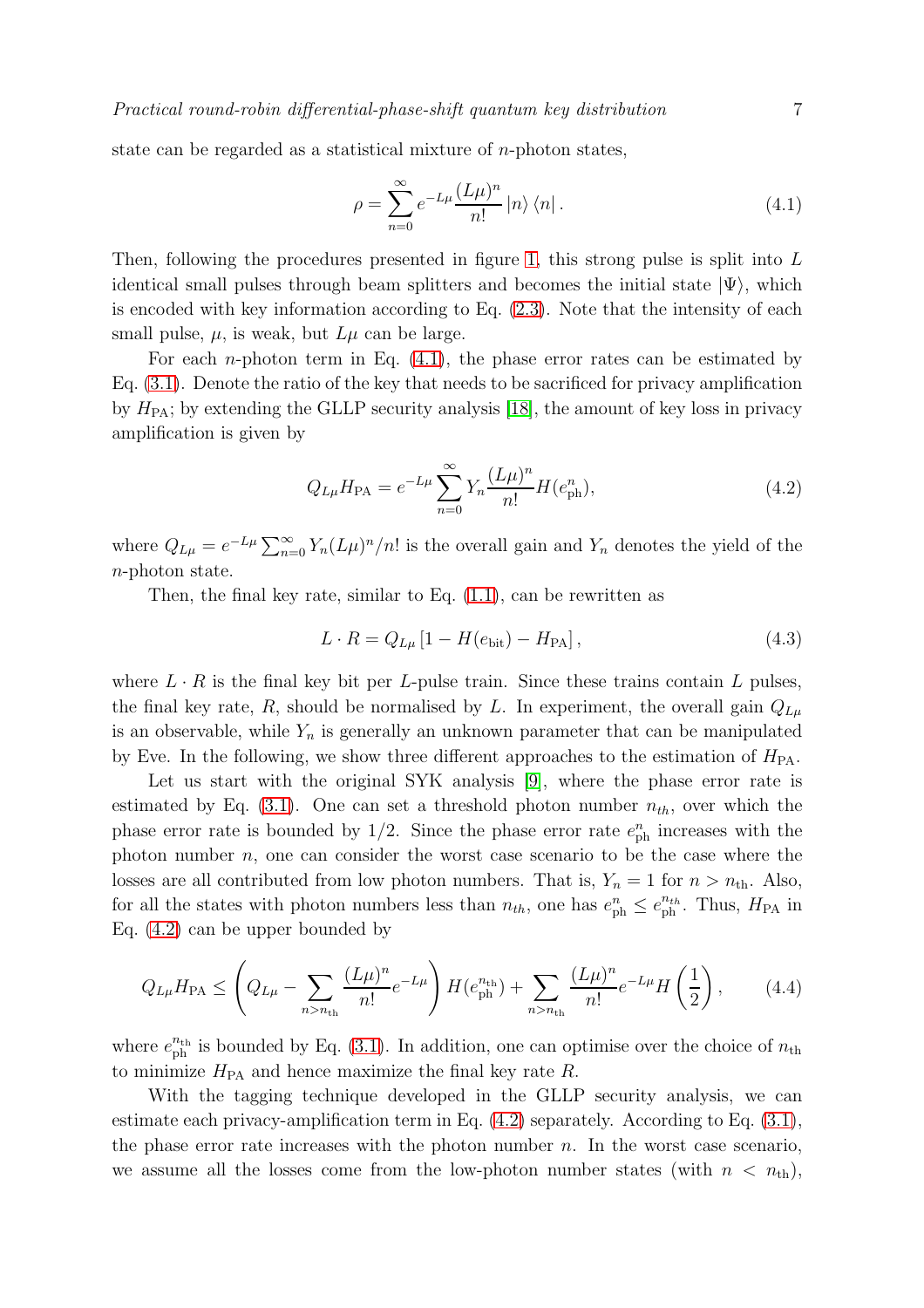whereas all of the high-photon number states (with  $n > n_{\text{th}}$ ) pass through the channel transparently. Then,  $H_{PA}$  in Eq. [\(4.3\)](#page-6-2) can be upper-bounded by

$$
Q_{L\mu}H_{\rm PA} \le \left(Q_{L\mu} - \sum_{n>n_{\rm th}} \frac{(L\mu)^n}{n!} e^{-L\mu}\right) H(e_{\rm ph}^{n_{\rm th}}) + \sum_{n>n_{\rm th}} \frac{(L\mu)^n}{n!} e^{-L\mu} H(e_{\rm ph}^n),\tag{4.5}
$$

where  $e_{ph}^{n_{th}}$  and  $e_{ph}^{n}$  are bounded by Eq. [\(3.1\)](#page-5-1). Here, the threshold photon number,  $n_{\text{th}}$ , is the critical photon number such that the total, gain  $Q_{L_{\mu}}$ , can be obtained by contributions from the terms with  $n \geq n_{\text{th}}$ . In general, the value of  $n_{\text{th}}$  calculated in Eq.  $(4.5)$  is different from the optimal  $n_{\text{th}}$  from the SYK analysis, Eq.  $(4.4)$ .

Although the yields  $Y_n$  in Eq. [\(4.2\)](#page-6-1) cannot be directly measured by experiments, we can use the decoy-state method, by which all the values of  $Y_n$  can be accurately estimated with an infinite number of decoy states [\[20\]](#page-17-3). In the simulation, we simply use the case where Eve does not interfere with the yields,

<span id="page-7-1"></span><span id="page-7-0"></span>
$$
Y_n = 1 - (1 - Y_0)(1 - \eta)^n, \tag{4.6}
$$

where  $\eta$  is the channel transmittance and  $Y_0$  is the background count rate. That is,  $Y_0$ denotes the count rate when Alice sends nothing  $(n = 0)$ .

## 5. Simulation model and result

With the key rate formula for the RRDPS protocol given in Eq. [\(4.3\)](#page-6-2), we can compare the performances of the three different methods of estimating  $H_{PA}$  namely, Eqs. [\(4.4\)](#page-6-3), [\(4.5\)](#page-7-0) and [\(4.6\)](#page-7-1), by means of modelling a practical system [\[22\]](#page-17-5). The simulation model is presented in [Appendix D,](#page-15-0) and the QKD experimental parameters are listed in Table [1.](#page-7-2) In the simulation, we need to consider all the device imperfections such as misalignment, environmental noise and dark counts.

<span id="page-7-2"></span>Table 1: Parameters from a typical QKD system [\[23\]](#page-17-6). Here,  $\eta_d$  is the detection efficiency,  $\alpha$  is the channel loss,  $e_d$  is the misalignment error rate, and  $y_0$  is the background rate for each pulse. As there are  $L$  pulses, the total background rate should thus be  $Y_0 = 1 - (1 - y_0)^L \approx Ly_0$ . We discuss the case where the total background rate is independent of L in the Discussion section.

| Experiment $\eta_d$ $e_d$ $y_0$                         |  |  |
|---------------------------------------------------------|--|--|
| GYS [23] $4.5\%$ $3.3\%$ $1.7 \times 10^{-6}$ 0.2 dB/km |  |  |

The performances of the RRDPS protocol with different analytical methods: SYK analysis, new analysis (no-decoy) and new analysis (decoy) are shown in figure [3.](#page-8-0) Here, we fix L at 32 and optimise  $\mu$  to obtain the maximum transmission distance. As one can see from figure [3,](#page-8-0) the improved analysis method enhances the performance, both in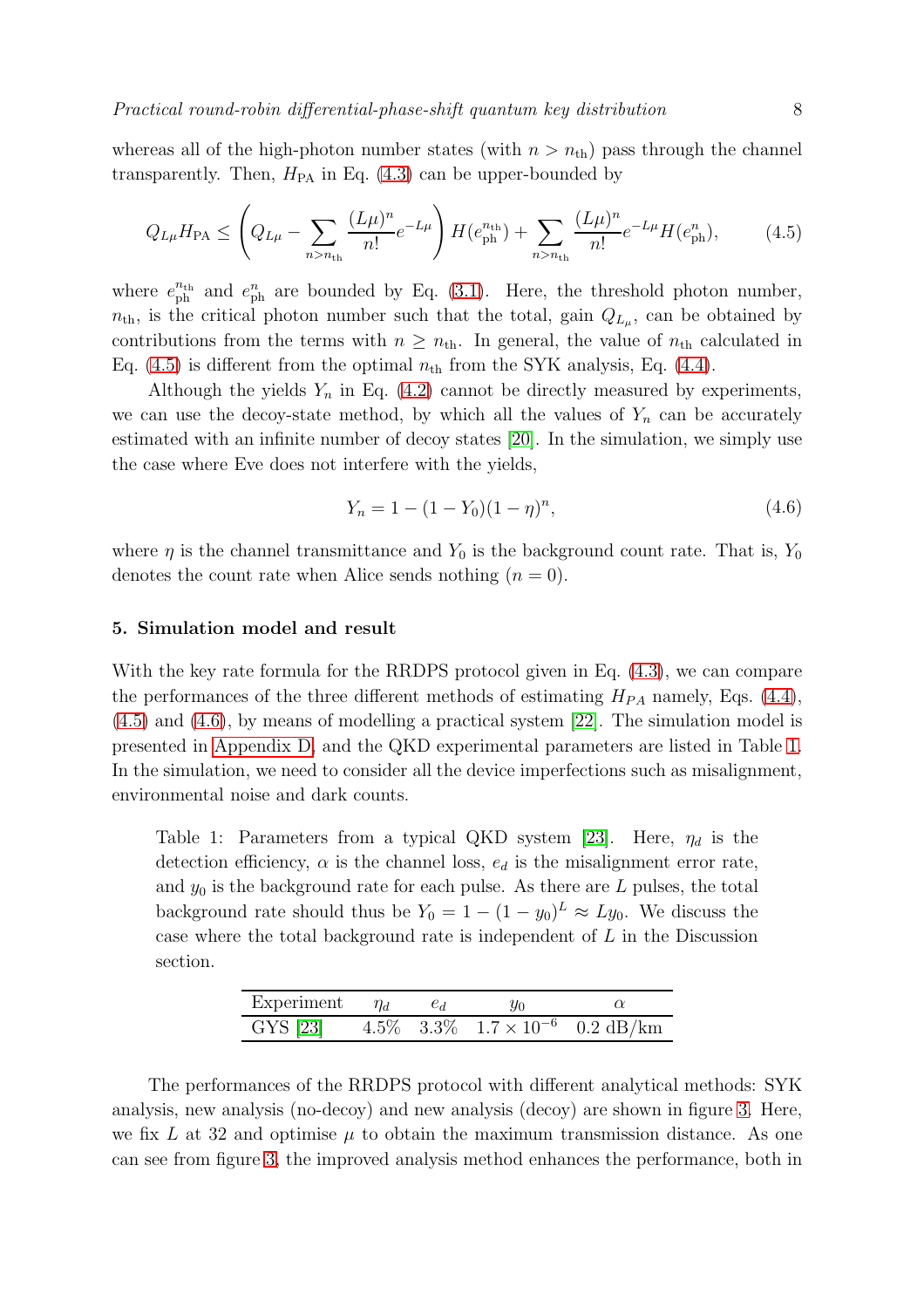<span id="page-8-0"></span>

Figure 3: Final key rate for  $L = 32$  using a practical QKD model, with parameters listed in Table [1.](#page-7-2)

terms of the key rate and the maximum transmission distance. The simulation result indicates that the decoy-state method is useful for the RRDPS protocol.

In the conventional BB84 protocol, the decoy state is also utilized to increase the secure key generation rate and the transmission distance. Interestingly, the maximal secure distance of the asymptotic limit of the decoy state BB84 protocol (with infinite decoy states) is also around 140 km [\[20\]](#page-17-3), with the same set of experimental parameters. In the simulation, we compare the BB84 and RRDPS protocols. The result shows that the RRDPS protocol tolerates the misalignment error better (see figure [4\)](#page-9-0). Here, we compare the two protocols under two typical cases, for which transmission distances are, 50 km and 100 km, respectively. As shown in figure [4,](#page-9-0) the final key rates of the RRDPS protocol are higher than those in the BB84 protocol when the misalignment error rate are greater than 7%. In the 50 km case, the RRDPS protocol can tolerate a misalignment error rate of more than 40%; in the 100 km case, secure key can be generated even if the misalignment error rate is equal to 25% which is a hard upper bound of the BB84 protocol because of the intercept-and-resend attack [\[1,](#page-16-0) [8\]](#page-16-7).

We next briefly compare the RRDPS protocol with the measurement-deviceindependent QKD (MDIQKD) [\[24,](#page-17-7) [25\]](#page-17-8) protocol. The MDIQKD protocol has been demonstrated over 200 km [\[26,](#page-17-9) [27,](#page-17-10) [28,](#page-17-11) [29\]](#page-17-12) and in field test [\[30\]](#page-17-13). While the MDIQKD protocol enjoys the advantage of being secure against any detection loopholes, the RRDPS protocol is able to tolerate higher error rate. In the short distances, similar to the BB84 protocol, the RRDPS protocol should yield a higher key rate than the MDIQKD protocol. We expect two protocols should find suitable applications in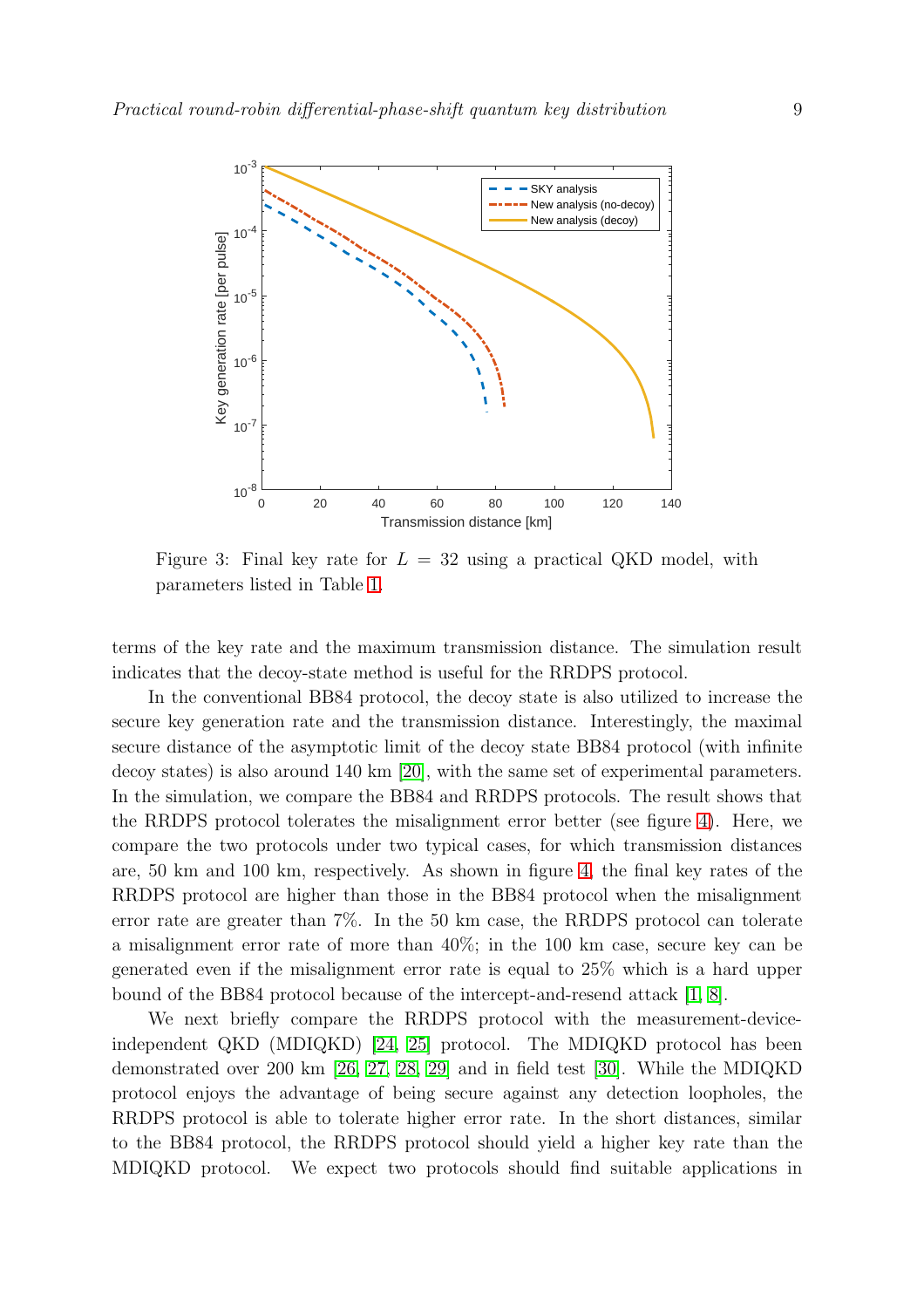<span id="page-9-0"></span>

Figure 4: The optimized final key rate via the misalignment error rate.

different practical scenarios.

## 6. Discussion

In the original security analysis [\[9\]](#page-16-8), the signal going to Bob's detection box is assumed to be single photon states. Also, the detectors used by Bob are assumed to be single-photon detectors (or photon number resolving detectors). In practice, these requirements are challenging with current technology. Instead, normally coherent state sources and threshold detectors are used. Thus, there is a gap between the security analysis and the implementation. A similar problem also exists for other QKD schemes [\[31\]](#page-17-14). The solution there is to apply the squashing model [\[32,](#page-17-15) [33,](#page-17-16) [34\]](#page-17-17) to Bob's measurement. As a result, the signal Bob receives can be regarded as a qubit state in the security analysis. However, the squashing model cannot be directly applied here, since the single-photon state received by Bob is a qudit with a dimension of  $2^L$ . Thus, it is an interesting future project to work a squashing model for the general qudit case.

The upper bound of the phase error with *n*-photons given in Eq.  $(3.1)$  is only a rough estimation. An interesting future work is to find a tighter upper bound of the phase error rate and combine it with the GLLP tagging idea and the decoy-state method. In [Appendix B,](#page-11-0) we discuss an ideal case where the input  $n$ -photons are considered to be independent. We show that the phase error estimation can be improved such that it becomes 1/2 only in the limit of infinite photon numbers while the original phase error becomes  $1/2$  when  $n \geq L/2 + 1$ . Although such an ideal scenario may become vulnerable in practice, the result may still shed light on a better upper bound to the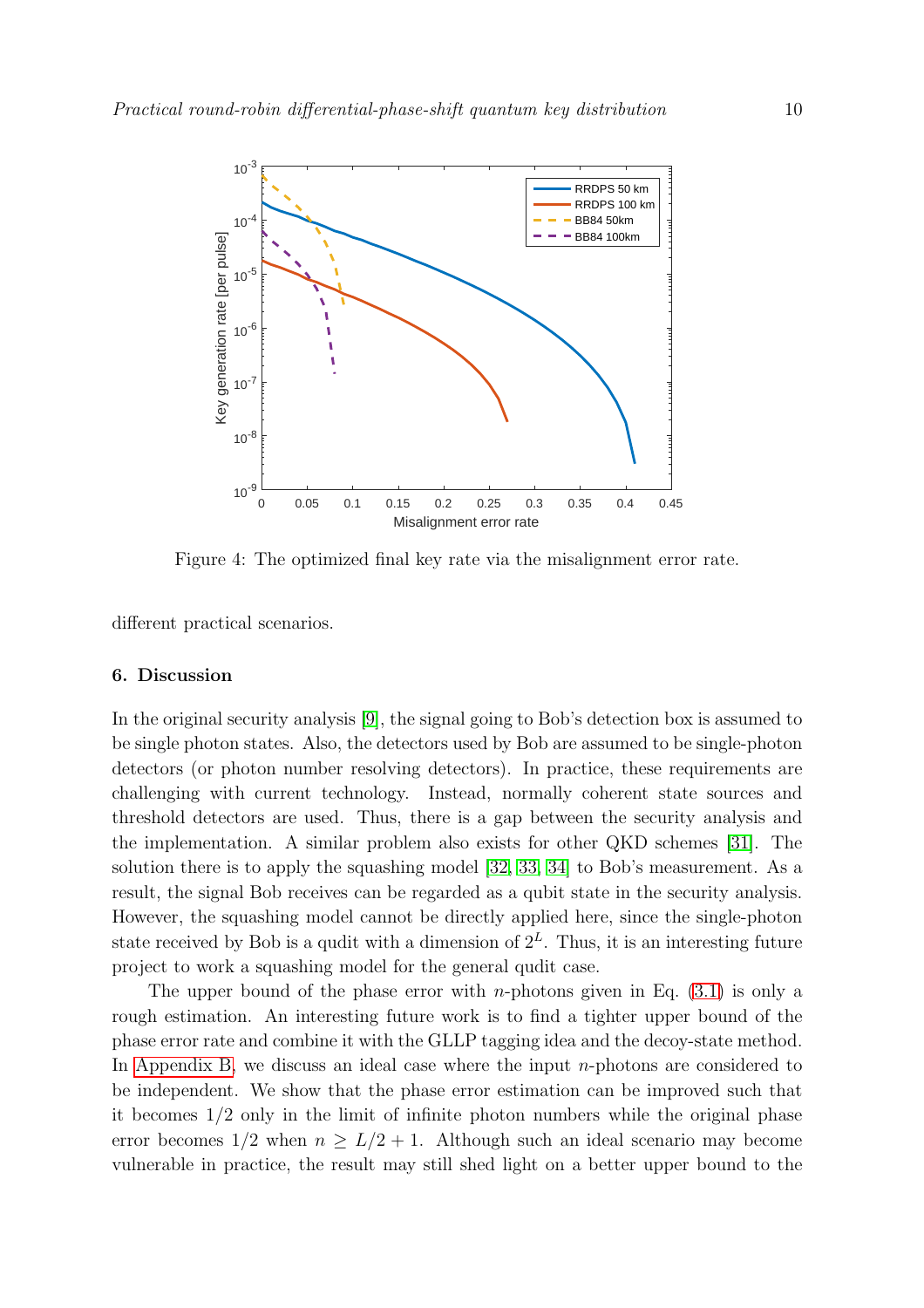phase error rate with multi-photons.

In practice, the parameter  $L$  may not be chosen freely. When  $L$  increases, the (relative) phase maintenance may becomes challenging. That is, it is reasonable to assume that the misalignment parameter grows with increasing L. Supposing that we ignore this practical issue for the moment and optimise the parameter  $L$ , our simulation result shows that with a large  $L$  (optimal value around  $10^4$  for the two no-decoy cases), three curves in figure [3](#page-8-0) can reach a maximal secure distance of 140 km. In the decoy state case, the result is very stable under different values of L. In fact, with  $L = 32$ , the performance is already very close to the optimal  $L$  case. From this perspective, the decoy-state method makes the RRDPS protocol easier to implement in practice. Note that a practical decoy-state method based on our result is recently published [\[35\]](#page-17-18).

In the simulation, we assume that the total background count rate  $(Ly_0)$  in an Lpulse block would linearly increase with L. One can also consider a scenario where the background noise,  $Y_0$ , has a fixed value, independent of L. Under this assumption, as shown in [Appendix C,](#page-13-0) we prove that the maximum transmission distance can infinitely increase, and that the optimal value of  $L$  linearly increases with the inverse of the channel transmittance,  $L \propto 1/\eta$ . This is not surprising, since the phase error rate approaches 0 as L increases, which allows the bit error rate (if it is independent of  $L$ ) to grow arbitrarily close to 1/2.

Furthermore, we show in [Appendix D](#page-15-0) that the RRDPS protocol can tolerate the misalignment error,  $e_d$ , up to 50%. Intuitively, this can be explained by the fact that the misalignment error  $(e_d)$  is independent of L, and it is similar to the case where the background noise,  $Y_0$ , is independent of L. Thus, we conjecture that the RRDPS is able to tolerate errors that are independent of L.

In this study, we make use a phase-randomised coherent state as input. In experiments, the continually phase-randomisation requires the phase uniformly distributed from 0 to  $2\pi$ , which is generally hard to implement. Instead, the discrete phase-randomisation can be applied to approximate exact phase-randomisation [\[36\]](#page-17-19). We leave such an extension to future research.

## Appendix A. Simulation model

Here, we adopt a widely used simulation model for QKD [\[22\]](#page-17-5). Use  $L\mu$  to denote the intensity of the source;  $\eta$  to be the overall transmittance;  $Y_n$  and  $e_n$  to be the yield (the probability of obtaining a successful detection) and the error rate, respectively, with  $n$ denoting the number of photons Alice sends. Without Eve's interference,  $Y_n$  and  $e_n$  are given by [\[22\]](#page-17-5)

$$
Y_n = 1 - (1 - Y_0)(1 - \eta)^n,
$$
  
\n
$$
e_n Y_n = e_0 Y_0 + e_d (1 - Y_0)[1 - (1 - \eta)^n],
$$
\n(A.1)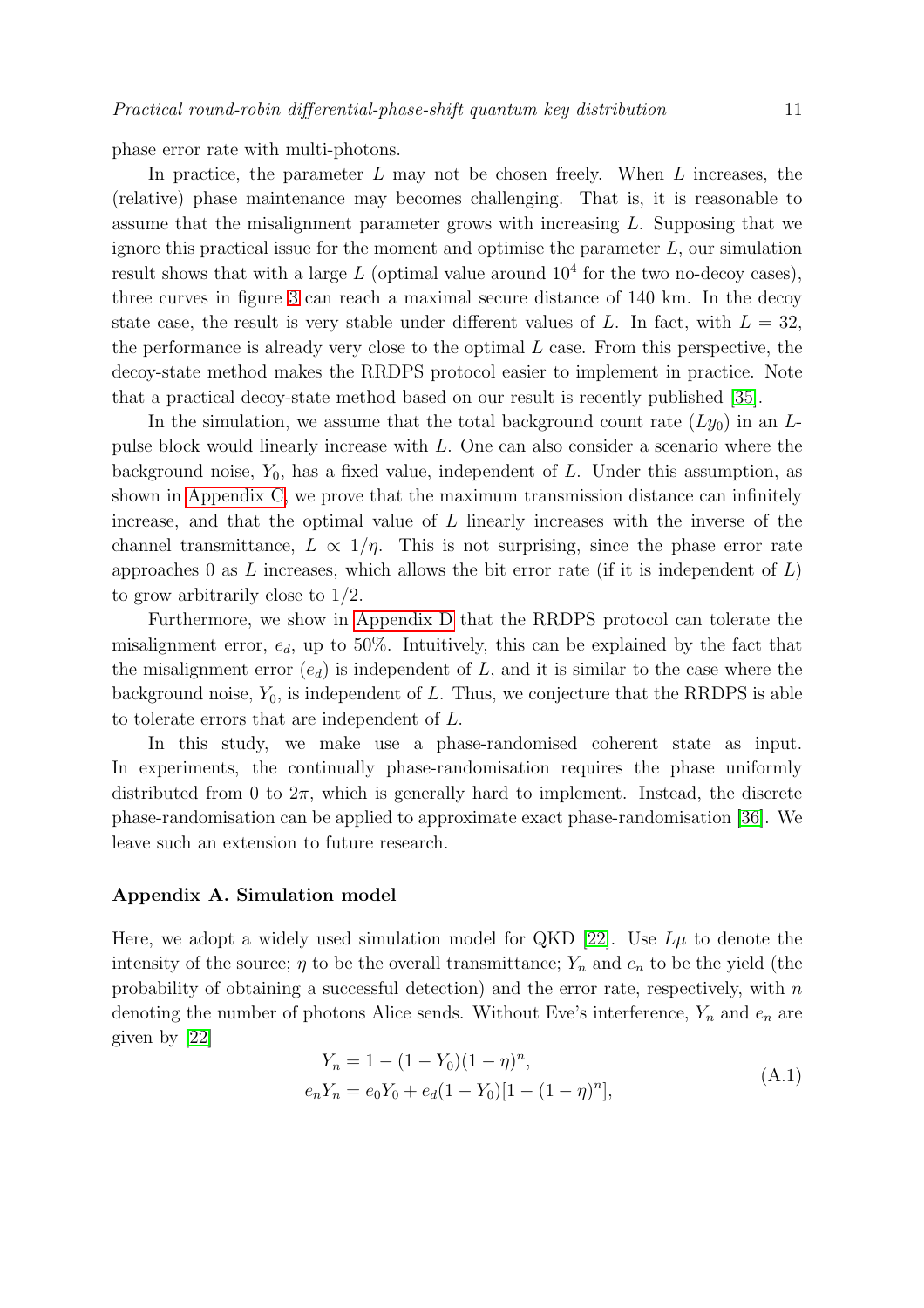where the value of  $e_0$  is equal to 0.5. Then the overall gain and QBER are given by

<span id="page-11-2"></span>
$$
Q_{L\mu} = \sum Y_n \frac{(L\mu)^n}{n!} e^{-L\mu}
$$
  
=  $Y_0 + (1 - Y_0)(1 - e^{-\eta L\mu}),$   
 $E_{L\mu} Q_{L\mu} = \sum e_n Y_n \frac{(L\mu)^n}{n!} e^{-L\mu}$   
=  $e_0 Y_0 + e_d (1 - Y_0)(1 - e^{-\eta L\mu}).$  (A.2)

In simulation, we consider two different scenarios, an idealized one and a practical one. In the idealized case, we consider that the background noise,  $Y_0 = y_0$ , is independent of L. In the practical condition, Bob is required to obtain L detections and the background noise,  $Y_0$ , becomes  $1 - (1 - y_0)^L$ .

We show in [Appendix C](#page-13-0) that the maximal transmission distances of the RRDPS protocol behave differently under each of these two scenarios. In the idealized case, we show that the maximal transmission distance of the RRDPS protocol can be infinite. In the practical case, we show that there exists a limit on the transmission distance (loss).

#### <span id="page-11-0"></span>Appendix B. Potential improvement for phase error rate estimation

In this section, we consider phase error estimation with an  $n$ -photon state as a comparison to the estimation given in Eq. [\(3.1\)](#page-5-1). Here, we consider an ideal scenario that the n photons are independent. Note that the  $n$  photons are indeed independent when Alice prepares the state. Thus, the ideal scenario considered here only assumes that the quantum channel preserves this independency, for example, the beam splitting channel model.

In such a case, we can consider that each photon independently appears in each pulse with an equal probability of  $p = 1/L$ . One can imagine that Alice first prepares an n-photon state and allows it to pass through many beam splitters to form an L-pulse sequence. We refer to Refs. [\[37,](#page-17-20) [11\]](#page-16-10) for the details of experimental implementations. When considering the case where Eve's operation in the quantum channel does not change the photon-number statistics, the phase error rate estimation can be improved over the original one [\[9\]](#page-16-8),

<span id="page-11-1"></span>
$$
e_{\rm ph}^{n} = \sum_{k \in \text{odd}} {n \choose k} p^{k} (1-p)^{n-k}
$$
  
= 
$$
\frac{1 - (1 - 2p)^{n}}{2}.
$$
 (B.1)

The key point here is that in the RRDPS protocol, the phase error rate of each pulse is determined by the preparation of quantum state, but not by Eve's interaction. Thus, Alice and Bob do not need to accept the worst case scenario; instead, they can accurately derive the phase error rate in the state-preparation stage. This is the essential reason why the phase error rate in the RRDPS protocol is independent of the bit error rate.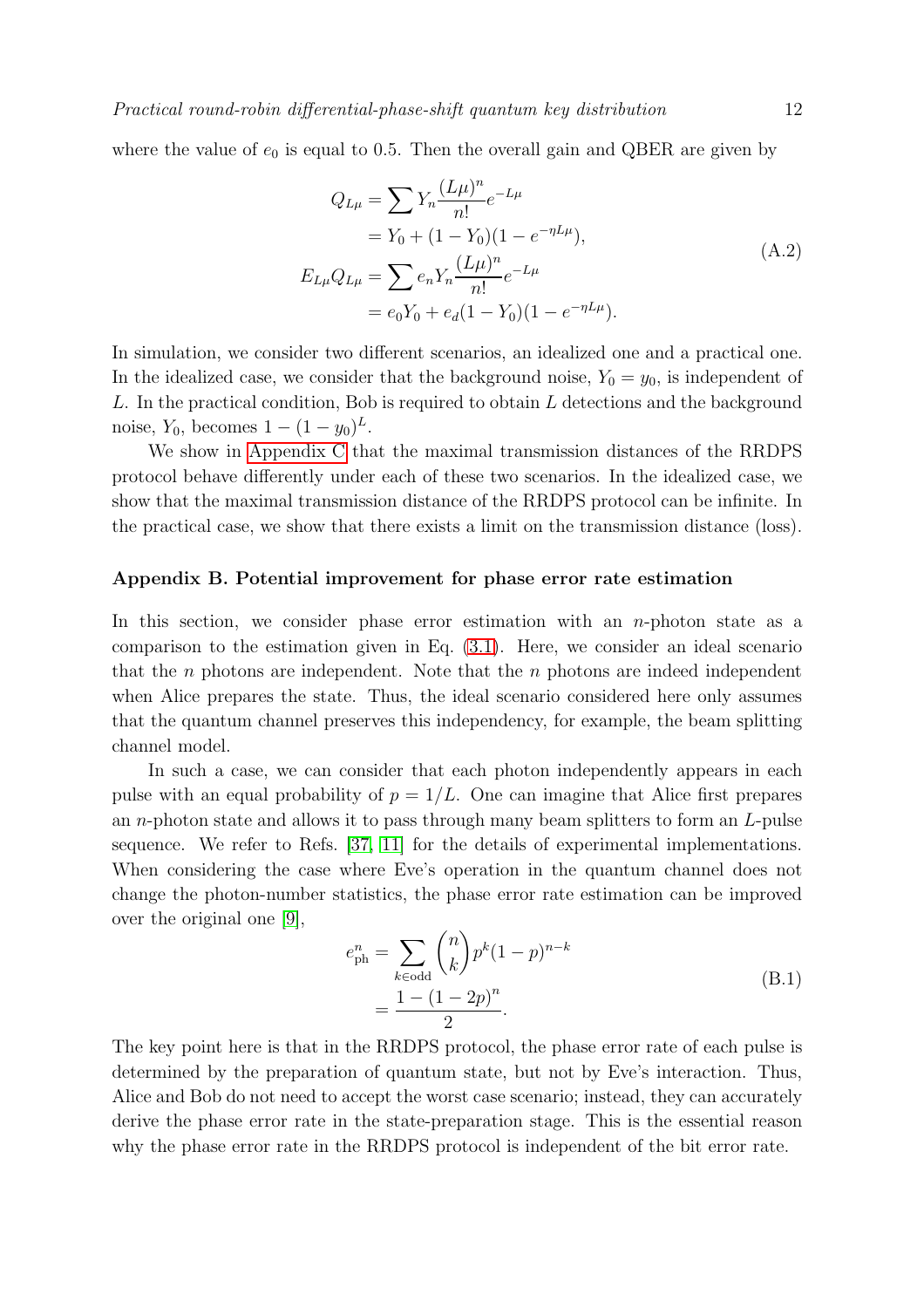Before we apply the new phase error estimation method to the QKD scheme, let us first compare the SYK result in Eq. [\(3.1\)](#page-5-1) with the new one in Eq. [\(B.1\)](#page-11-1) in figure [B1.](#page-12-0) One can see that the improved method does give a tighter bound on the phase error rate,  $e_{\rm ph}^n$ , for an *n*-photon state source. We expect that the key rate will be improved by employing the improved scheme, and this is confirmed in later simulations.

<span id="page-12-0"></span>

Figure B1: Comparison between two different estimates of  $e_{\text{ph}}^n$  with  $L = 32$ and  $L = \infty$ , in the case where Eve does not change the photon-number statistics. The SYK analysis method is given in Eq. [\(3.1\)](#page-5-1). The improved method is given in Eq. [\(B.1\)](#page-11-1).

As shown in Fig. [B1,](#page-12-0) when the total photon number  $n$  of the L-pulse quantum signal increases beyond the value of L, the phase error rate,  $e_{\text{ph}}^n$ , exponentially approaches to 1/2 quickly, that is,

<span id="page-12-1"></span>
$$
e_{\rm ph}^{n} \approx \frac{1}{2} - e^{-2n/L},
$$
 (B.2)

where the ratio  $n/L$  can be interpreted as the mean photon number of each pulse. On the other hand, when *n* is much smaller than  $L$ ,  $e_{\text{ph}}^n$  can be approximated as

$$
\frac{1}{e_{\rm ph}^{n}} = \frac{2}{1 - \left(1 - \frac{2}{L}\right)^{n}}
$$
\n
$$
\approx \frac{2}{1 - \left(1 - \frac{2n}{L} + \frac{2n^{2}}{L^{2}}\right)} - \frac{L}{n} + \frac{L}{n}
$$
\n
$$
\approx \frac{L}{n} \left(\frac{1}{1 - \frac{n}{L}} - 1\right) + \frac{L}{n}
$$
\n
$$
\approx 1 + \frac{L}{n}.
$$
\n(B.3)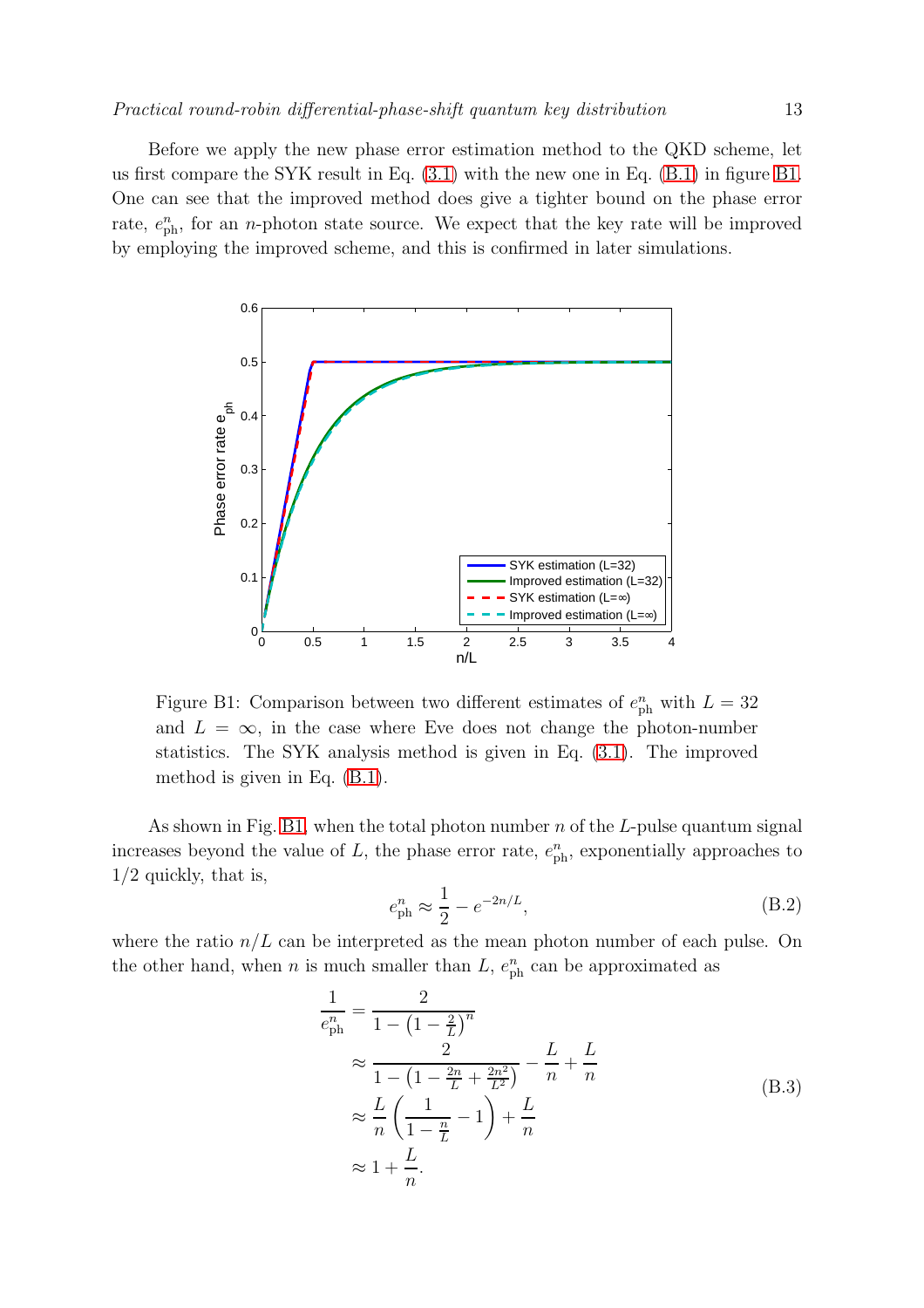It is not hard to see that the phase error decreases along with the mean photon number of each pulse. In fact, in the entire regime of n and L, the phase error rate,  $e_{\text{ph}}^n$ , mainly depends on the average photon number per pulse,  $n/L$ , as seen in Eq. [\(B.3\)](#page-12-1). In the meantime, we can see from figure [B2](#page-13-1) that the new estimation method defined in Eq. [\(B.1\)](#page-11-1) is always better than the original SYK method defined in Eq. [\(3.1\)](#page-5-1). Although the ideal case considered here is not the worst case scenario in practice, the improvement here indicates a better potential theoretical bound to the phase error estimation with multi-photon states.

<span id="page-13-1"></span>

Figure B2: Comparison of two different estimates of  $1/e_{ph}^{n}$  as a function  $L/n$ . The SYK analysis method is given in Eq. [\(3.1\)](#page-5-1); the new method is given in Eq. [\(B.1\)](#page-11-1). When the SYK analysis method is applied, the optimized value of the mean photon number is around 0.05. In this case, the value of  $L/n$  is around 20.

# <span id="page-13-0"></span>Appendix C. Maximal transmission distance

<span id="page-13-2"></span>To calculate the maximal transmission loss, we consider the asymptotic case where the values of L and  $L\mu$  are very large. Since the total photon number of the state prepared by Alice follows a Poisson distribution, the photon number can be well-approximated by  $L\mu$ . In this case, the cost of privacy amplification is close to a fixed value. A secure key can be generated in the case where the final key rate,  $R$ , in Eq. [\(1.1\)](#page-1-0) is bigger than 0:

$$
1 - H(e_{\text{bit}}) - H(e_{\text{ph}}) \ge 0.
$$
 (C.1)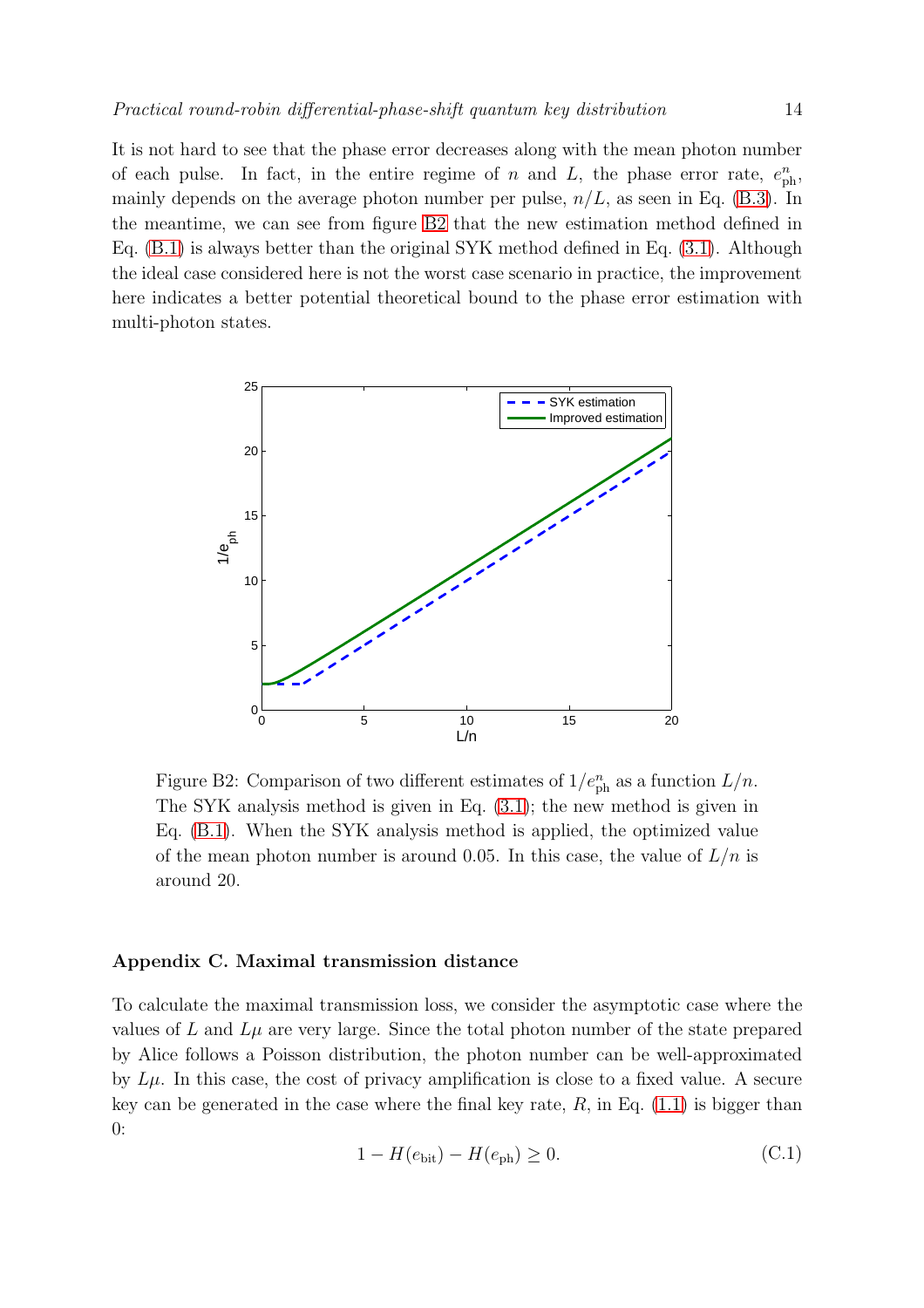Practical round-robin differential-phase-shift quantum key distribution 15

According to Eqs.  $(3.1)$  and  $(C.1)$ , the threshold value of the bit-flip error rate, c, is

$$
c = H^{-1} [1 - H (e_{\text{ph}})] = H^{-1} \left[ 1 - H \left( \frac{L\mu}{L - 1} \right) \right] \approx H^{-1} [1 - H (\mu)]. \tag{C.2}
$$

Based on the simulation model in Eq. [\(A.2\)](#page-11-2), the bit-flip error rate is given by

<span id="page-14-1"></span><span id="page-14-0"></span>
$$
e_{\text{bit}} = \frac{E_{L\mu} Q_{L\mu}}{Q_{L\mu}} = e_d + \frac{(0.5 - e_d) Y_0}{Y_0 + (1 - Y_0)(1 - e^{-\eta L\mu})},
$$
(C.3)

which is a decreasing function of the overall transmittance  $\eta$ . Since the bit error rate  $e_{\text{bit}}$ is upper-bounded by c, as given in Eq. [\(C.2\)](#page-14-0), the minimal overall transmittance  $\eta_{\text{min}}$ , in the case where Alice and Bob can communicate securely, can be calculated accordingly. Considering  $e_{\text{bit}} \leq c$ , Eq. [\(C.3\)](#page-14-1) can be rewritten as

$$
1 - e^{-\eta_{\min} L \mu} = \left(\frac{0.5 - e_d}{c - e_d} - 1\right) \frac{Y_0}{1 - Y_0}.
$$
 (C.4)

Suppose that  $\eta_{\min}$  is small, the term  $1 - e^{-\eta_{\min}L\mu}$  can be well-approximated by  $\eta_{\min}L\mu$ . Then, the minimized  $\eta_{\text{min}}$  can be approximated by

$$
\eta_{\min} \approx \frac{1}{L} \left[ \frac{1}{\mu} \left( \frac{0.5 - e_d}{c - e_d} - 1 \right) \right] \frac{Y_0}{1 - Y_0}.
$$
 (C.5)

Notice that, the relationship between the transmission loss  $T_l$  (dB) and the overall transmittance  $\eta$  is defined by

<span id="page-14-2"></span>
$$
Tl = -10\log_{10}\eta,\tag{C.6}
$$

and the relationship between the transmission distance  $D$  (km) and the overall transmittance  $\eta$  is

$$
D = \frac{Tl}{\alpha} = -50 \log_{10} \eta,\tag{C.7}
$$

where the channel loss  $\alpha$  is 0.2 dB/km, as we adopted in Table [1.](#page-7-2) In general, the transmission distance D increases as the overall transmittance  $\eta$  decreases.

## Appendix C.1. L-independent  $Y_0$

In an idealized case, where the background noise  $Y_0 = y_0$  is independent of L, secure transmission loss can be arbitrarily large with increasing L. That is, a secure key can be transmitted through arbitrarily large distance. Under this condition,  $L\eta$ , only depends on  $\mu$ , as shown Eq. [\(C.5\)](#page-14-2). We can therefore optimise the parameter  $\mu$  to minimize  $L\eta$ , which is found to be around 0.06 when using the experimental parameters in Table [1.](#page-7-2) Under this optimal  $\mu$ , the overall transmittance is a linear function of  $1/L$ , which can be infinitely small if  $L$  is sufficiently large.

We can also estimate the final key rate in the case that is very close to the maximal transmission distance. For instance, we consider the regime where the transmission distance is 0.1 km less than the maximal distance. In this regime, the optimal  $L_{\eta}$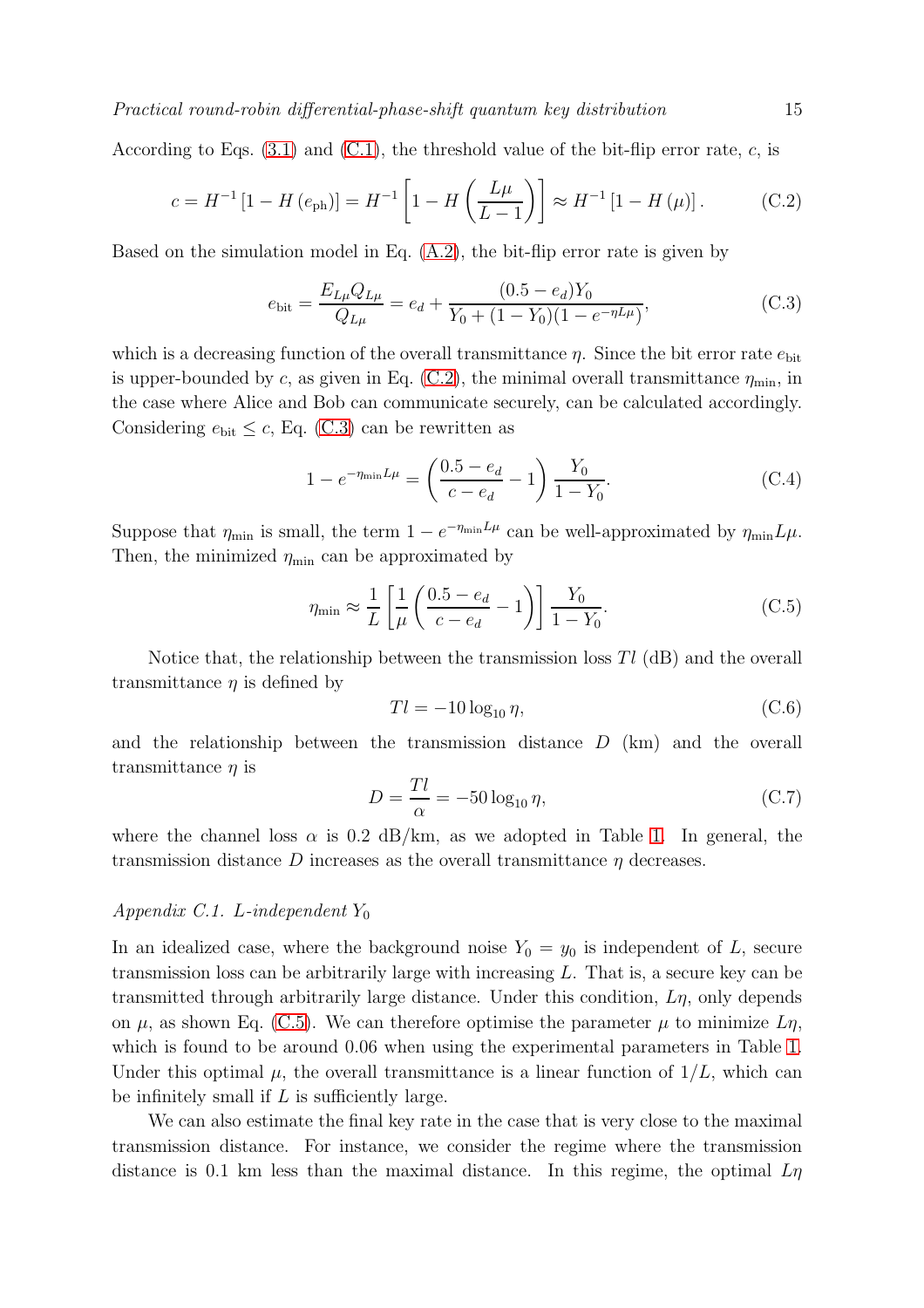can be considered to have a fixed value. Combined with the optimal value of  $\mu$ , the parameter  $L\eta\mu$  is a fixed value. According to Eqs. [\(A.2\)](#page-11-2) and [\(C.3\)](#page-14-1),  $Q_{L\mu}$ ,  $e_{\text{bit}}$ , and  $E_{\mu\nu}Q_{\mu\nu}$ , determined by  $L\eta\mu$ , are constants. The phase error rate  $e_{\rm ph}$  is determined by the parameter  $\mu$ . Thus, we can see that the right-hand side of the Eq. [\(4.3\)](#page-6-2) is a constant, and the final key rate R is a linear function of  $1/L$  (or  $\eta$ ).

# Appendix C.2. L-dependent  $Y_0$

Under a practical condition, the total background rate  $Y_0$  also depends on L. Suppose the state Alice that prepared is a vacuum, the probability that Bob still obtains a successful detection in each pulse is a nonzero value,  $y_0$ , due to the background noise. Since there are L pulses, the total background contribution  $Y_0$  is defined by the probability of a successful detection event with the vacuum input, which can be given by  $1 - (1 - y_0)^L$ .

From Eqs.  $(C.5)$  and  $(C.9)$ , the overall transmittance is given by

$$
\eta \approx \frac{1}{L} \left[ \frac{1}{\mu} \left( \frac{0.5 - e_d}{c - e_d} - 1 \right) \right] \frac{1 - (1 - y_0)^L}{(1 - y_0)^L} \n\ge \left[ \frac{1}{\mu} \left( \frac{0.5 - e_d}{c - e_d} - 1 \right) \right] y_0,
$$
\n(C.8)

where the second step can be derived by

<span id="page-15-2"></span><span id="page-15-1"></span>
$$
\frac{Y_0}{1 - Y_0} = \frac{1 - (1 - y_0)^L}{(1 - y_0)^L}
$$
  
\n
$$
\geq \left(\frac{1}{1 - y_0}\right)^L - 1
$$
  
\n
$$
\geq (1 + y_0)^L - 1
$$
  
\n
$$
\geq Ly_0.
$$
 (C.9)

For any reasonable  $\mu$ , it can be concluded from Eq. [\(C.8\)](#page-15-2) that the lower bound of the overall transmittance is a fixed value independent of L. Therefore, the transmission distance cannot reach infinity under this practical condition. Note that the bound of Eq. [\(C.8\)](#page-15-2) is not tight.

## <span id="page-15-0"></span>Appendix D. Tolerable bit error rate

In the main context, we have shown that the RRDPS protocol can tolerate a bit-flip error rate  $e_{\text{bit}}$  close to 0.5 when the phase error rate  $e_{\text{ph}}$  tends to 0. Here we give a simulation example to show that, under a practical condition, the RRDPS protocol can generate a secure key when  $e_{\text{bit}} = 0.4923$ . The result is shown in Table [D1.](#page-16-16) One can see that the RRDPS protocol can tolerate the bit-flip error well.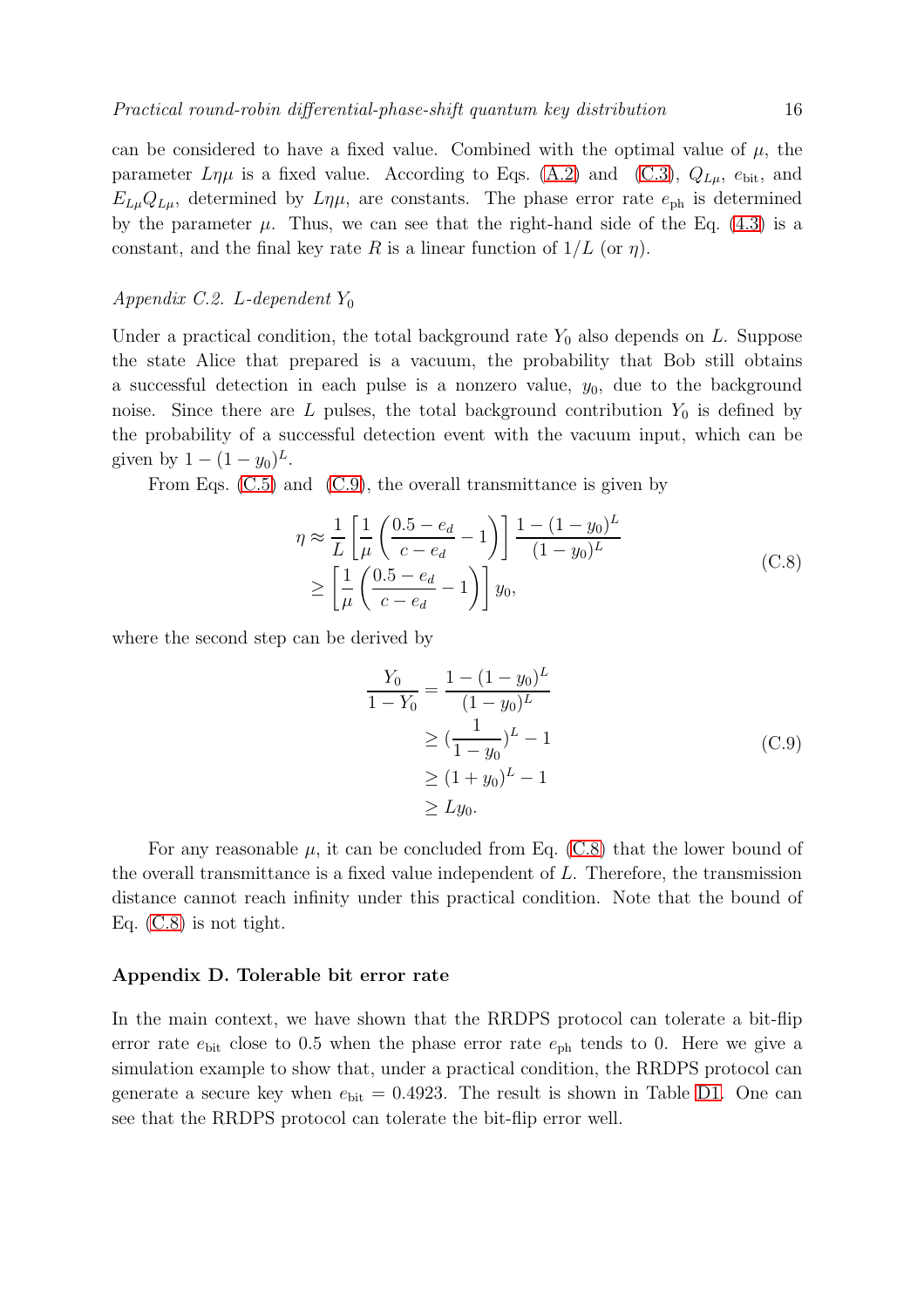<span id="page-16-16"></span>Table D1: RRDPS with a bit error rate close to 0.5. The experimental parameters are listed in Table [1,](#page-7-2) except  $\eta_d = 90\%$  and  $Y_0 = 1 - (1 - y_0)^L$ (without approximation). Here, we employ our new analysis method with decoy states.

| Distance |  | $e_d$ | $e_{\rm bit}$ |                                                  |
|----------|--|-------|---------------|--------------------------------------------------|
| - 1 km   |  |       |               | 220000 0.77 0.485 0.4923 $2.265 \times 10^{-10}$ |

## Acknowledgements.

We thank Q. Zhao and J. Ma for helpful discussions. This study was supported by the National Natural Science Foundation of China Grants No. 11674193.

# <span id="page-16-0"></span>Reference

- [1] Bennett C H and Brassard G 1984 Quantum Cryptography: Public Key Distribution and Coin Tossing Proceedings of the IEEE International Conference on Computers, Systems and Signal Processing (New York: IEEE Press) pp 175–179
- <span id="page-16-2"></span><span id="page-16-1"></span>[2] Ekert A K 1991 *Phys. Rev. Lett.*  $67(6)$   $661-663$  URL <http://link.aps.org/doi/10.1103/PhysRevLett.67.661>
- <span id="page-16-3"></span>[3] Mayers D 2001 Journal of the ACM (JACM) 48 351–406
- [4] Lo H K and Chau H F 1999 Science 283 2050–2056 (Preprint <http://www.sciencemag.org/content/283/5410/2050.full.pdf>) URL <http://www.sciencemag.org/content/283/5410/2050.abstract>
- <span id="page-16-4"></span>[5] Shor P W and Preskill J 2000 Phys. Rev. Lett. 85(2) 441–444 URL <http://link.aps.org/doi/10.1103/PhysRevLett.85.441>
- <span id="page-16-5"></span>[6] Koashi M 2009 New Journal of Physics 11 045018 (12pp) URL <http://stacks.iop.org/1367-2630/11/045018>
- <span id="page-16-7"></span><span id="page-16-6"></span>[7] Gottesman D and Lo H K 2003 Information Theory, IEEE Transactions on 49 457–475 ISSN 0018-9448
- <span id="page-16-8"></span>[8] Curty M, Lewenstein M and Lütkenhaus N  $2004$  Phys. Rev. Lett.  $92(21)$  217903 URL <http://link.aps.org/doi/10.1103/PhysRevLett.92.217903>
- <span id="page-16-9"></span>[9] Sasaki T, Yamamoto Y and Koashi M 2014 Nature 509 475–478
- [10] Guan J Y, Cao Z, Liu Y, Shen-Tu G L, Pelc J S, Fejer M M, Peng C Z, Ma X, Zhang Q and Pan J W 2015 Phys. Rev. Lett. 114(18) 180502 URL <http://link.aps.org/doi/10.1103/PhysRevLett.114.180502>
- <span id="page-16-11"></span><span id="page-16-10"></span>[11] Takesue H, Sasaki T, Tamaki K and Koashi M 2015 Nature Photonics 9 827–831
- <span id="page-16-12"></span>[12] Wang S, Yin Z Q, Chen W, He D Y, Song X T, Li H W, Zhang L J, Zhou Z, Guo G C and Han Z F 2015 Nature Photonics 9 832–836
- [13] Li Y H, Cao Y, Dai H, Lin J, Zhang Z, Chen W, Xu Y, Guan J Y, Liao S K, Yin J, Zhang Q, Ma X, Peng C Z and Pan J W 2016 Phys. Rev. A 93(3) 030302 URL <http://link.aps.org/doi/10.1103/PhysRevA.93.030302>
- <span id="page-16-13"></span>[14] Mizutani A, Imoto N and Tamaki K 2015 Phys. Rev. A 92(6) 060303 URL <http://link.aps.org/doi/10.1103/PhysRevA.92.060303>
- <span id="page-16-14"></span>[15] Yin H L, Fu Y, Mao Y and Chen Z B 2016 Phys. Rev. A 93(2) 022330 URL <http://link.aps.org/doi/10.1103/PhysRevA.93.022330>
- <span id="page-16-15"></span>[16] Chau H F, Wong C, Wang Q and Huang T 2016 ArXiv e-prints (Preprint <1608.08329>)